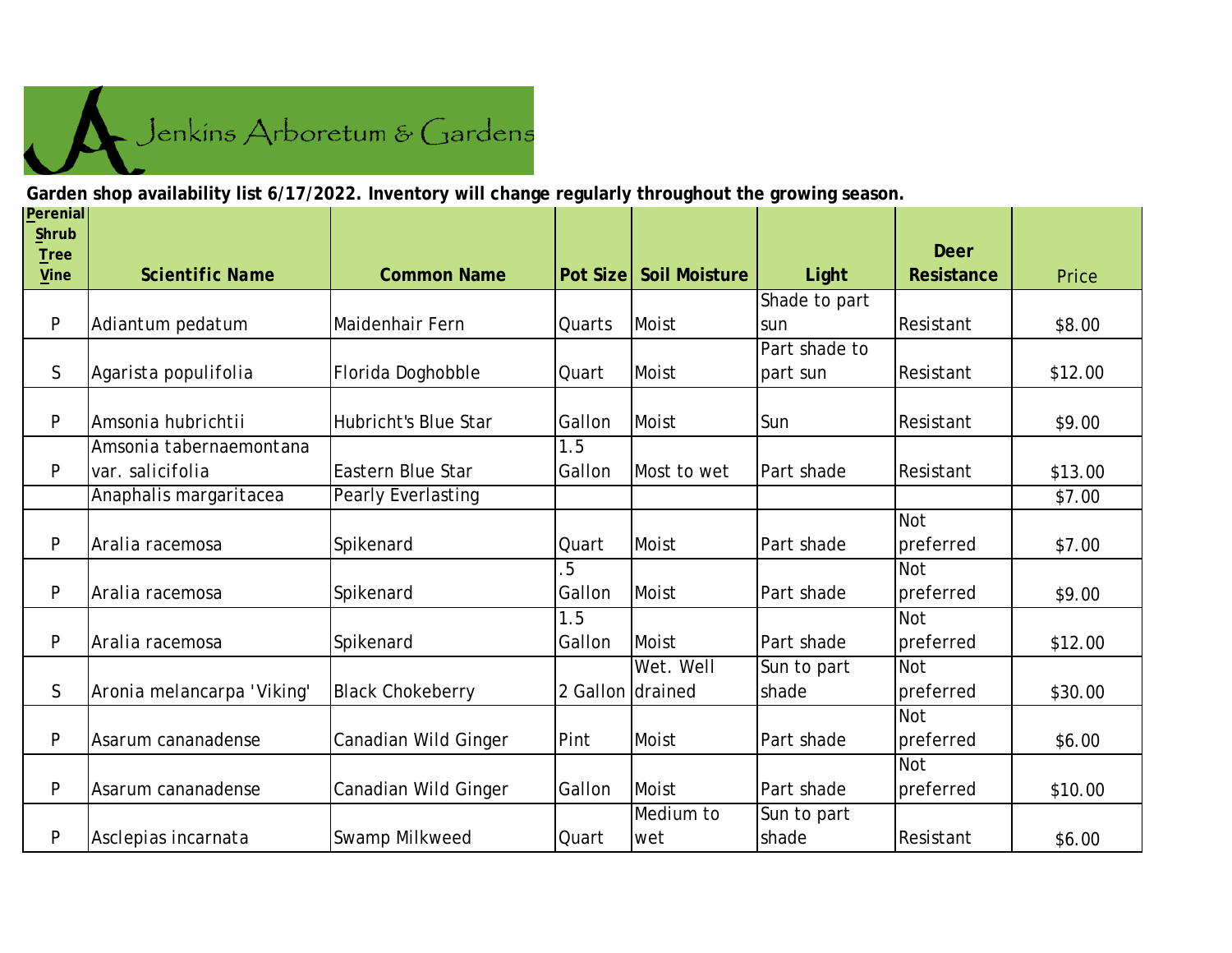|   | Asclepias incarnata          |                                 |                | Medium to                  | Sun to part     |               |         |
|---|------------------------------|---------------------------------|----------------|----------------------------|-----------------|---------------|---------|
| P | 'Cinderella'                 | Swamp Milkweed                  | Gallon         | wet                        | shade           | Resistant     | \$10.00 |
|   | Asclepias incarnata 'Ice     |                                 |                | Medium to                  | Sun to part     |               |         |
| P | <b>Ballet'</b>               | Swamp Milkweed                  | Quart          | wet                        | shade           | Resistant     | \$8.00  |
|   |                              |                                 |                |                            | Sun to part     |               |         |
| P | Asclepias tuberosa           | <b>Butterfly Weed</b>           | Quart          | Average to dry shade       |                 | Resistant     | \$7.00  |
|   | Asclepias tuberosa 'Hello    |                                 |                |                            | Sun to part     |               |         |
| P | Yellow'                      | <b>Butterfly Weed</b>           | Quart          | Average to dry shade       |                 | Resistant     | \$7.00  |
|   |                              | <b>Appalachian False Goat's</b> | 1.5            | Moist, well                |                 |               |         |
| P | Astilbe biternata            | Beard                           | Gallon         | drained                    | Part shade      | Resistant     | \$12.00 |
| P | Baptisia australis var minor |                                 | Quart          | Moist to dry               |                 |               | \$7.00  |
|   |                              |                                 |                |                            |                 | <b>Not</b>    |         |
| P | Caltha paulustris            | Marsh Marigold                  | Quart          | Moist to wet               | Part shade      | preferred     | \$6.00  |
|   | Calycanthus floridus var     |                                 |                |                            |                 | <b>Not</b>    |         |
| S | glaucus                      | Sweetshrub                      | 2 Gallon Moist |                            | Sun to part sun | preferred     | \$18.00 |
|   | Campanulastrum               |                                 |                |                            | Light shade to  |               |         |
| Α | americanum                   | American Bellflower             | Pint           | Moist                      | part sun        | Not resistant | \$5.00  |
|   |                              |                                 |                |                            |                 |               |         |
| P | Carex appalachica            | Appalachian Sedge               | 2"             | Medium to dry Sun to shade |                 | Resistant     | \$5.00  |
|   |                              |                                 |                |                            |                 |               |         |
| P | Carex flaccosperma           | <b>Blue Wood Sedge</b>          | Quart          | Average                    | Part shade      | Resistant     | \$7.00  |
|   |                              |                                 |                |                            | Sun to part     |               |         |
| P | Carex muskingumensis         | Palm Sedge                      | Quart          | Moist                      | shade           | Resistant     | \$6.00  |
|   |                              |                                 |                |                            |                 |               |         |
| P | Carex pensylvanica           | Pennsylvania Sedge              | 2"             | Dry to medium Shade        |                 | Resistant     | \$5.00  |
|   |                              |                                 |                | Medium to                  | Sun to part     |               |         |
| Τ | Chamaecyparis thyoides       | <b>Atlantic White Cedar</b>     | 2 Gallon wet   |                            | shade           | Not resistant | \$16.00 |
|   |                              |                                 |                |                            | Sun to part     | <b>Not</b>    |         |
| P | Chelone glabra               | White Turtlehead                | Quart          | Moist to wet               | shade           | preferred     | \$7.00  |
|   |                              |                                 |                | Medium to                  | Sun to part     |               |         |
| P | Chelone Iyonnii 'Hot Lips'   | Turtlehead                      | Pint           | wet                        | shade           | Resistant     | \$6.00  |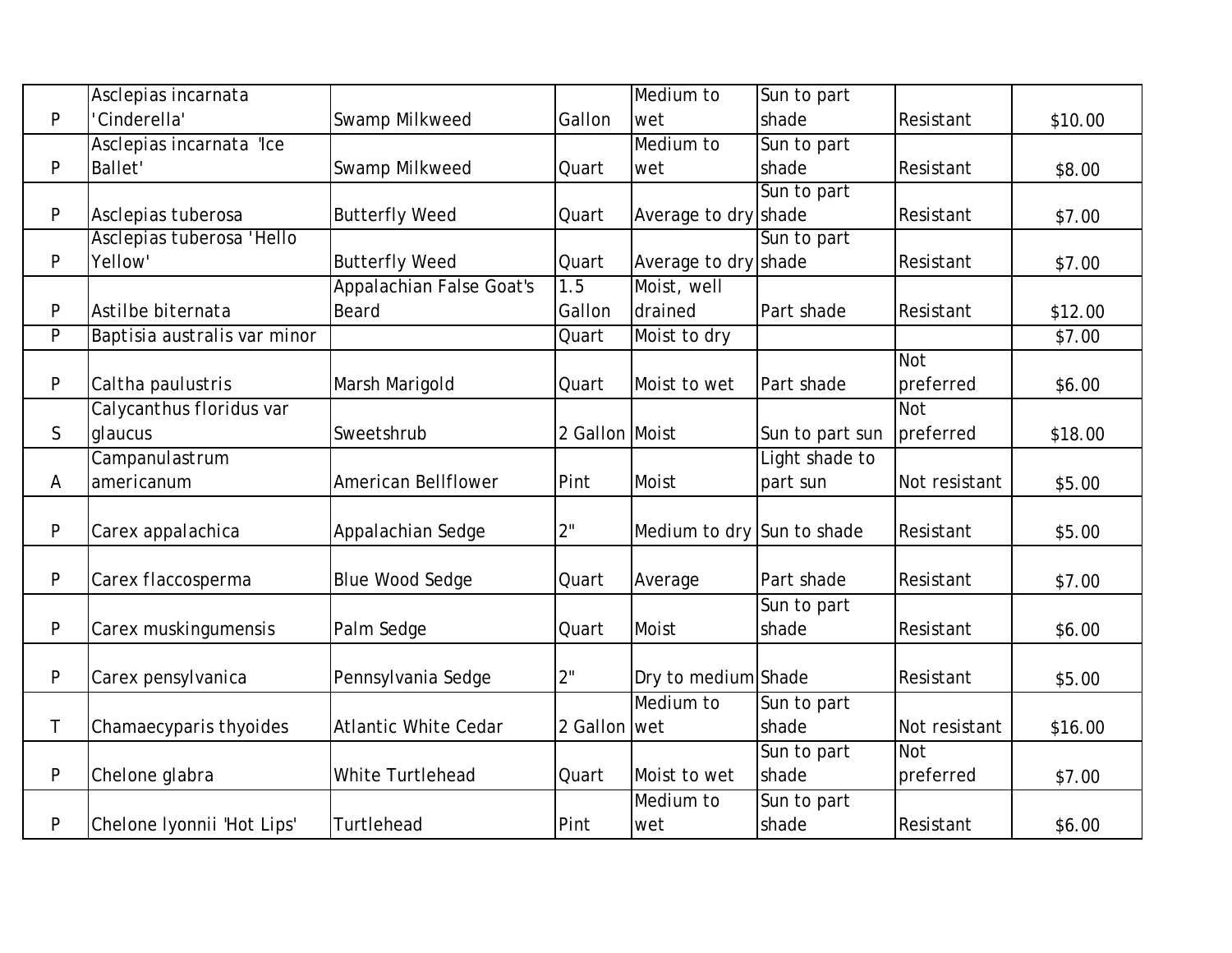|              |                                 |                          |              | Medium to             | Sun to part                   |               |         |
|--------------|---------------------------------|--------------------------|--------------|-----------------------|-------------------------------|---------------|---------|
| $\vee$       | Clematis virginiana             | Virgin's Bower           | Quart        | wet                   | shade                         | Resistant     | \$8.00  |
|              | Clethra alnifolia               |                          |              |                       | Sun to part                   | <b>Not</b>    |         |
| $\mathsf{S}$ | Hummingbird'                    | Summersweet              |              | 2 Gallon Moist to wet | shade                         | preferred     | \$25.00 |
|              | Clethra alnifolia 'Vanilla      |                          |              |                       | Sun to part                   | <b>Not</b>    |         |
| S            | Spice'                          | Summersweet              | Gallon       | Moist to wet          | shade                         | preferred     | \$12.00 |
|              |                                 |                          |              | Moist, well           | Sun to part                   |               |         |
| P            | Conoclinium coelestinum         | <b>Blue mistflower</b>   | Quart        | drained               | shade                         | Resistant     | \$8.00  |
|              |                                 |                          |              |                       | Sun to light                  | <b>Not</b>    |         |
| P            | Coreopsis tripteris             | <b>Tall Tickseed</b>     | Quart        | Average to dry shade  |                               | preferred     | \$6.00  |
|              | Coreopsis tripteris 'Gold       |                          |              |                       | Sun to light                  | <b>Not</b>    |         |
| P            | Standard'                       | <b>Tall Tickseed</b>     | Quart        | Average to dry shade  |                               | preferred     | \$7.00  |
| $\mathsf{S}$ | Cornus amomum                   | Silky Dogwood            | 2 Gallon wet |                       | Sun to shade                  | Resistant     | \$25.00 |
|              |                                 |                          |              | Medium to             | Part to full                  |               |         |
| P            | Dryopteris marginalis           | Marginal Woodfern        | Gallon       | moist                 | shade                         | Resistant     | \$9.00  |
|              |                                 |                          |              |                       | Sun to part                   |               |         |
| P            | Echinacea pallida 'Hula Dancer' | Pale Purple Coneflower   | Quart        | Dry to moist          | shade                         | Resistant     | \$8.00  |
|              |                                 |                          |              |                       |                               |               |         |
| P            | Echinacea purpurea              | <b>Purple Coneflower</b> | Quart        |                       | Medium to dry Sun to part sun | Resistant     | \$8.00  |
|              |                                 |                          |              |                       |                               |               |         |
|              | Echinacea purpurea 'Pow         |                          |              |                       |                               | Considered    |         |
| P            | Wow White'                      | <b>Purple Coneflower</b> | Quart        | Medium                | Sun to part sun               | resistant     | \$8.00  |
|              |                                 |                          |              |                       |                               |               |         |
|              | Echinacea purpurea 'Pow         |                          |              |                       |                               | Considered    |         |
| P            | Wow Wild Berry'                 | Purple Coneflower        | Quart        | Medium                | Sun to part sun               | resistant     | \$8.00  |
|              | Gelsemium sempervirens          |                          |              |                       |                               |               |         |
| $\vee$       | 'Margarita'                     | <b>Yellow Jessamine</b>  | Quart        | Average               | Sun                           | Resistant     | \$9.00  |
| P            | Gentiana andrewsii              | <b>Bottle Gentian</b>    | Quart        | Moist to wet          | Part sun                      | Not resistant | \$7.00  |
|              |                                 |                          |              |                       | Part shade to                 |               |         |
| P            | Heuchera hybrid                 | Coralbells               | Quart        |                       | part sun                      | Resistant     | \$5.00  |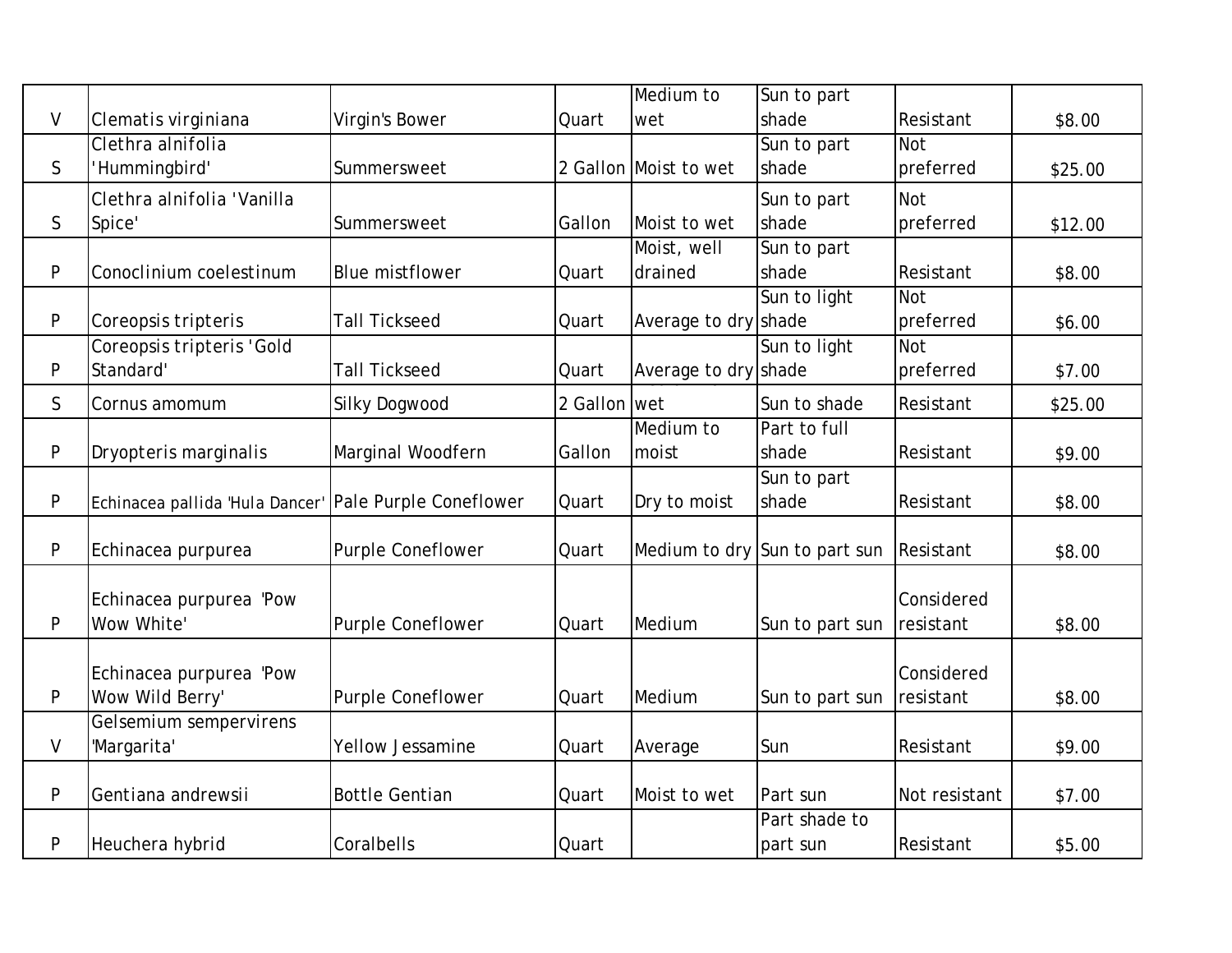| P            | Heuchera longiflora           | Longflower Alumroot        | Quart          | Average             | Part shade      | Resistant     | \$8.00  |
|--------------|-------------------------------|----------------------------|----------------|---------------------|-----------------|---------------|---------|
|              | Heuchera villosa 'Autumn      |                            |                | Average to          | Part shade to   | Not           |         |
| P            | Bride'                        | Hairy Alumroot             | Gallon         | moist               | sun             | preferred     | \$10.00 |
|              | Heuchera villosa 'Bronze      |                            |                |                     |                 | <b>Not</b>    |         |
| P            | Wave'                         | <b>Hairy Alumroot</b>      | Pint           | <b>Moist</b>        | Part shade      | preferred     | \$8.00  |
|              |                               |                            |                |                     | Sun to part     |               |         |
| P            | Hibiscus moscheutos           | <b>Swamp Rosemallow</b>    | Quart          | Moist to wet        | shade           | Resistant     | \$7.00  |
|              |                               |                            |                |                     | Sun to part     |               |         |
| P            | <b>Hibiscus moscheutos</b>    | <b>Swamp Rosemallow</b>    | Gallon         | Moist to wet        | shade           | Resistant     | \$8.00  |
|              |                               |                            |                |                     |                 |               |         |
| S            | Hydragnea arborescens         | Smooth Hydrangea           | Gallon         |                     |                 |               | \$14.00 |
|              |                               |                            | 5              |                     | Part shade to   |               |         |
| $\mathsf{P}$ | Hydrophyllum canadense        | <b>Bluntleaf Waterleaf</b> | Gallon         | Moist               | shade           | Not resistant | \$8.00  |
|              |                               |                            |                |                     | Sun to part     |               |         |
| $\mathsf{S}$ | Hypericum prolificum          | Shrubby St. John's Wort    | Quart          | Dry to medium shade |                 | Resistant     | \$10.00 |
|              | Ilex verticillata 'Mr.        |                            |                | Average to          |                 | <b>Not</b>    |         |
| $\mathsf{S}$ | Poppins'                      | Winterberry Holly          | Gallon         | wet                 | Sun to part sun | preferred     |         |
|              |                               |                            |                |                     |                 |               |         |
|              | Iris virginica var. shrevei   | Shreve's Iris              | 2 Gallon Moist |                     | Sun             | Resistant     | \$13.00 |
| P            | Iris tridentata               |                            | Gallon         |                     |                 |               | \$12.00 |
|              |                               |                            | 1.5            | Wet to              | Sun to part     | <b>Not</b>    |         |
| $\mathsf{S}$ | Itea virginica 'Little Henry' | Virginia sweetspire        | Gallon         | medium              | shade           | preferred     | \$18.00 |
|              |                               |                            | 5              | Wet to              | Sun to part     | <b>Not</b>    |         |
| $\mathsf{S}$ | Itea virginica 'Scentlandia'  | Virginia Sweetspire        | Gallon         | medium              | shade           | preferred     | \$13.00 |
|              |                               |                            |                |                     |                 |               |         |
|              |                               |                            |                |                     |                 |               |         |
| $\mathsf{S}$ | Kalmia latifolia 'Bullseye'   | Mountain Laurel            | Gallon         |                     |                 |               | \$25.00 |
|              |                               |                            |                |                     |                 |               |         |
|              | Kalmia latifolia 'Yankee      |                            |                |                     |                 |               |         |
| $\mathsf{S}$ | Doodle"                       | Mountain Laurel            | Gallon         |                     |                 |               | \$25.00 |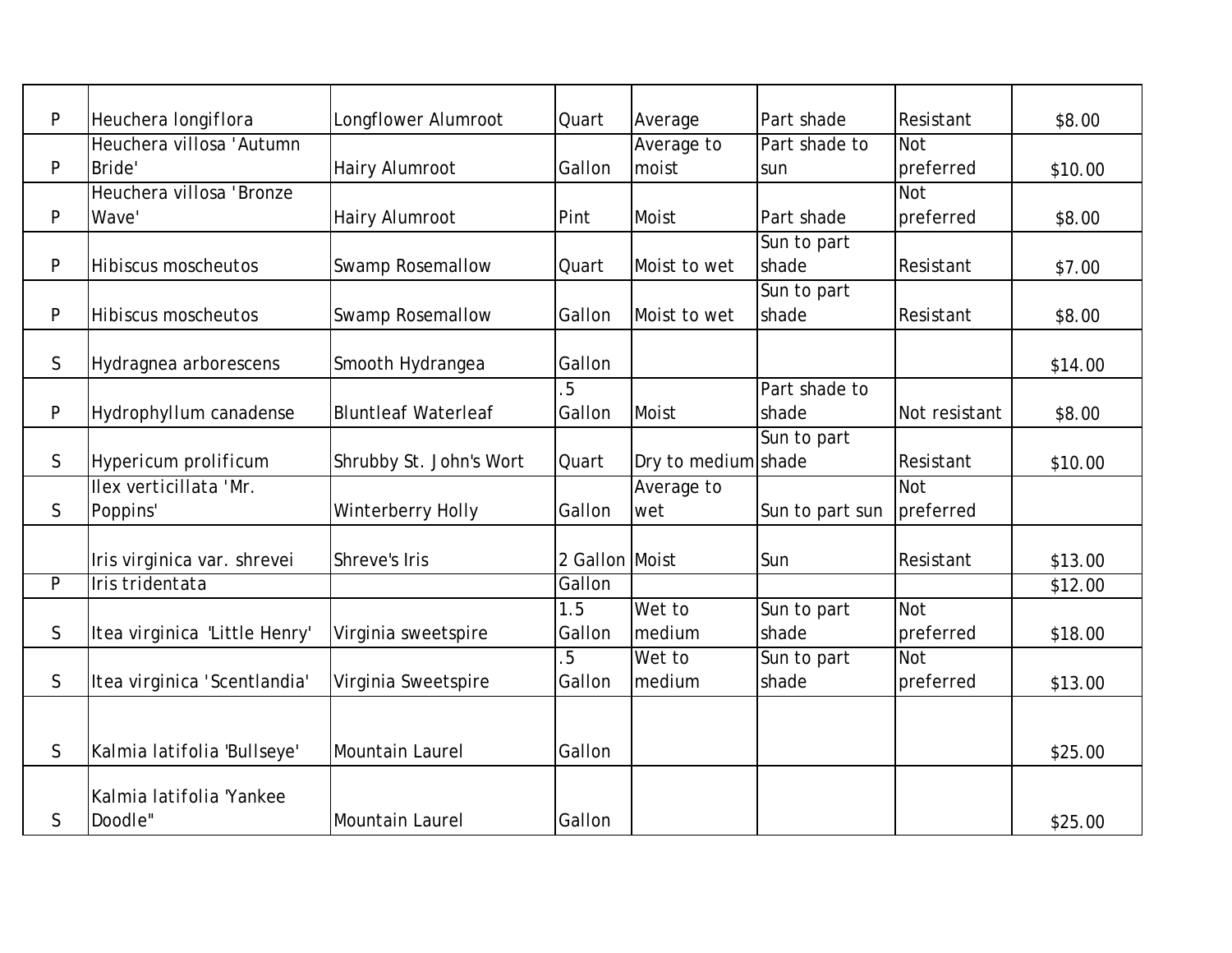| P            | Kosteletzkya pentacarpos    | Saltmarsh Mallow          | Gallon | Moist to wet               | Sun                           | Not resistant | \$10.00 |
|--------------|-----------------------------|---------------------------|--------|----------------------------|-------------------------------|---------------|---------|
|              | Leucothoe axillaris 'Margie |                           | 1.5    |                            | Part shade to                 |               |         |
| $\mathsf{S}$ | Jenkins'                    | <b>Coastal Leucothoe</b>  | Gallon | Moist                      | part sun                      | Resistant     | \$18.00 |
|              |                             |                           |        |                            |                               |               |         |
| P            | Liatris scariosa            | Northern Blazing Star     | Quart  |                            | Medium to dry Sun to part sun | Not resistant | \$6.00  |
|              |                             |                           | 1.5    |                            | Shade to part                 |               |         |
| S.           | Lindera benzoin             | Northern Spicebush        | Gallon | Moist to wet               | sun                           | Not resistant | \$16.00 |
|              |                             |                           |        |                            | Sun to part                   | <b>Not</b>    |         |
| ${\sf P}$    | Lobelia cardinalis          | <b>Cardinal Flower</b>    | Quart  | Moist to wet               | shade                         | preferred     | \$6.00  |
|              |                             |                           |        |                            | Part shade to                 |               |         |
| P            | Lobelia siphilitica         | <b>Great Blue Lobelia</b> | Quart  | Moist to wet               | sun                           | Resistant     | \$6.00  |
| P            | Maianthemum racemosum       | <b>False Solomon Seal</b> | Quart  | Medium                     | Part sun                      | Not resistant | \$8.00  |
|              |                             |                           | 1.5    |                            | Part shade to                 |               |         |
| P            | Matteuccia struthiopteris   | <b>Ostrich Fern</b>       | Gallon | Moist                      | shade                         | Resistant     | \$10.00 |
|              |                             |                           |        |                            | Sun to part                   |               |         |
| P            | Monarda bradburiana         | Eastern Beebalm           | Quart  | Medium to dry shade        |                               | Resistant     | \$6.00  |
|              |                             |                           |        |                            | Sun to part                   |               |         |
| P            | Monarda fistulosa           | Wild Bergamont            | Quart  | Medium                     | shade                         | Resistant     | \$8.00  |
|              |                             |                           |        |                            |                               |               |         |
|              | Monarda fistulosa 'Claire   |                           |        |                            | Sun to part                   |               |         |
| P            | Grace'                      | Wild Bergamont            | Quart  | Medium                     | shade                         | Resistant     | \$6.00  |
|              | Monarda x 'Gardenview       |                           |        |                            |                               |               |         |
| P            | Scarlet'                    |                           | Quart  |                            |                               |               | \$6.00  |
|              |                             |                           | 1.5    |                            | Shade to part                 |               |         |
| P            | Onoclea sensibilis          | Sensitive Fern            | Gallon | Moist to dry               | sun                           | Resistant     | \$10.00 |
|              |                             |                           |        |                            |                               |               |         |
| P            | Penstemon hirsutus          | Hairy Beardtongue         | Pint   | Dry to medium Shade to sun |                               | Resistant     | \$5.00  |
| P            | Penstemon smallii           | Small's Beardtongue       | Quart  | Moist                      | shade                         | Resistant     | \$6.00  |
|              | Phlox caroliniana ssp.      |                           |        |                            | Sun to part                   |               |         |
| P            | Carolina 'Kim'              | Carolina Phlox            | Quart  | <b>Moist</b>               | shade                         | Not resistant | \$6.00  |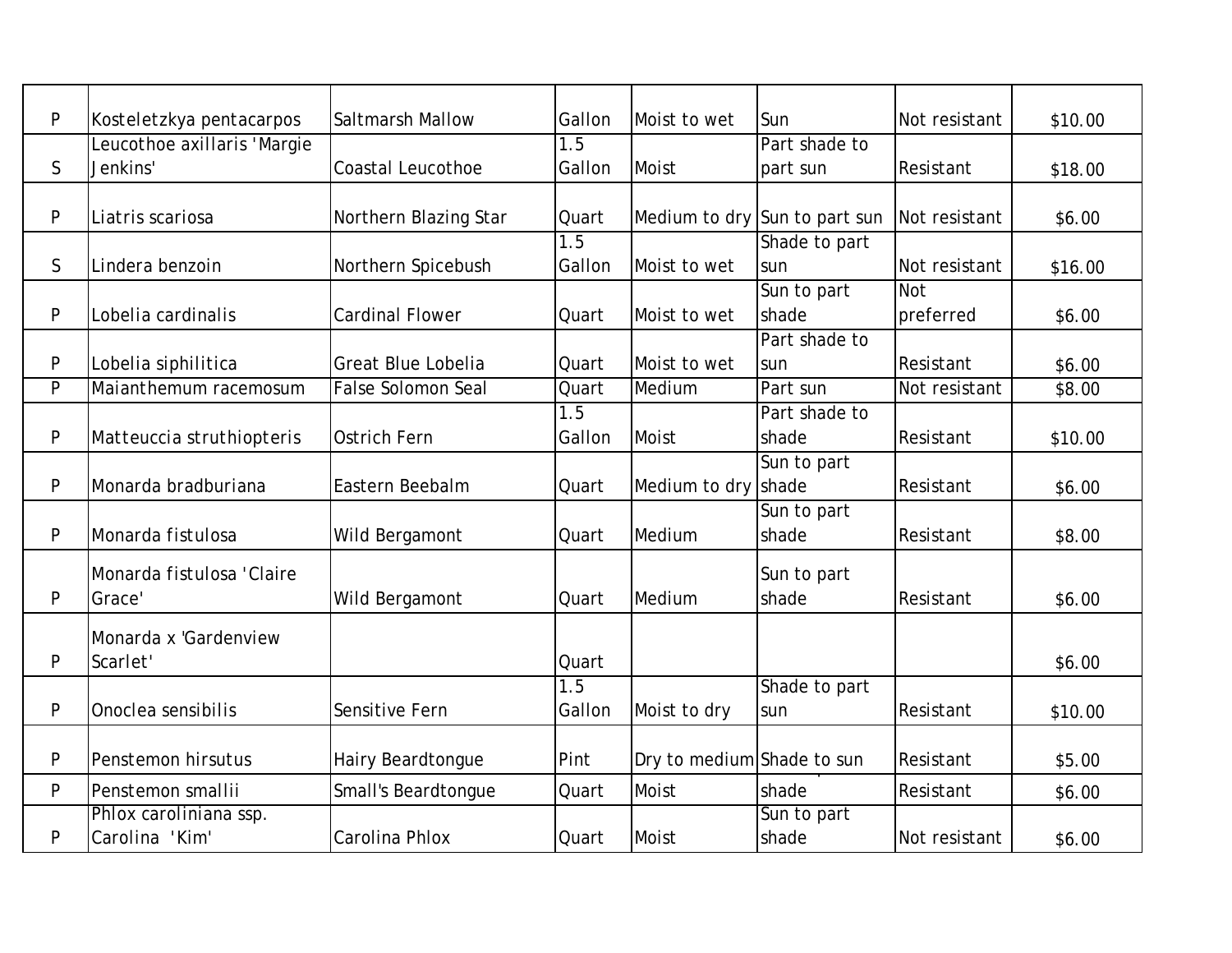| P                       | Phlox x 'Rose Bouquet'          | Phlox Hybrid                   | Quart           |                       |               |               | \$8.00  |
|-------------------------|---------------------------------|--------------------------------|-----------------|-----------------------|---------------|---------------|---------|
|                         |                                 |                                |                 | Moist to              | Sun to part   |               |         |
| P                       | Polemonium reptans              | Spreading Jacob's Ladder       | Quart           | medium                | shade         | Resistant     | \$7.00  |
|                         |                                 |                                |                 |                       | Shade to part | <b>Not</b>    |         |
| P                       | Polygonatum biflorum            | Smooth Solomon's Seal          | Quart           | Moist                 | shade         | preferred     | \$11.00 |
|                         |                                 |                                |                 | Moist to              | Full to part  |               |         |
| P                       | Polystichum acrostichoides      | Christmas Fern                 | Quart           | medium                | shade         | Resistant     | \$7.00  |
|                         |                                 |                                |                 | Moist to              | Full to part  |               |         |
| P                       | Polystichum acrostichoides      | Christmas Fern                 | Gallon          | medium                | shade         | Resistant     | \$10.00 |
|                         |                                 |                                |                 |                       | Sun to part   |               |         |
| P                       | Pycnanthemum incanum            | Hoary Mountain Mint            | Quart           | Dry to medium shade   |               | Resistant     | \$6.00  |
|                         |                                 |                                |                 |                       | Sun to part   |               |         |
| P                       | Pycnatemum loomosii             | Loomis's Mountain Mint         | Quart           | Moist                 | sahde         | Resistant     | \$6.00  |
|                         |                                 |                                |                 |                       | Part shade to |               |         |
| P                       | Pycnanthemum muticum            | <b>Clustered Mountain Mint</b> | Pint            | Moist                 | sun           | Resistant     | \$5.00  |
|                         |                                 |                                |                 |                       |               |               |         |
| P                       | Pycnanthemum pilosum            | Hairy Mountain Mint            | Quart           | Average to dry Sun    |               | Resistant     | \$6.00  |
|                         |                                 |                                |                 |                       | Sun to part   |               |         |
| P                       | Pycnanthemum tenuifolium        | Narrowleaf Mountain Mint       | Quart           | Dry to medium shade   |               | Resistant     | \$6.00  |
|                         | <b>Native Deciduous Azaleas</b> |                                |                 |                       |               |               |         |
|                         |                                 |                                |                 | drained,              |               |               |         |
| S                       | Rhododendron arborescens        | <b>Sweet Azalea</b>            | Gallon          | acidic                | Part shade    | Not resistant | \$30.00 |
|                         |                                 |                                |                 | drained,              |               |               |         |
| S                       | Rhododendron arborescens        | <b>Sweet Azalea</b>            | 2 Gallon acidic |                       | Part shade    | Not resistant | \$50.00 |
| $\overline{\mathsf{S}}$ | Rhododendron atlanticum         |                                | 2 Gallon        |                       |               |               | \$50.00 |
|                         | Rhododendron                    |                                |                 | drained,              |               |               |         |
| $\mathsf{S}$            | calendulaceum                   | Flame Azalea                   | Gallon          | acidic                | Part shade    | Not resistant | \$30.00 |
|                         | Rhododendron                    |                                |                 | drained,              |               |               |         |
| S                       | periclymenoides                 | Pinxterbloom Azalea            | various         | acidic                | Part shade    | Not resistant | varies  |
| S                       | Rhododendron viscosum           | Swamp Azalea                   |                 | 2 Gallon Moist to wet | Part shade    | Not resistant |         |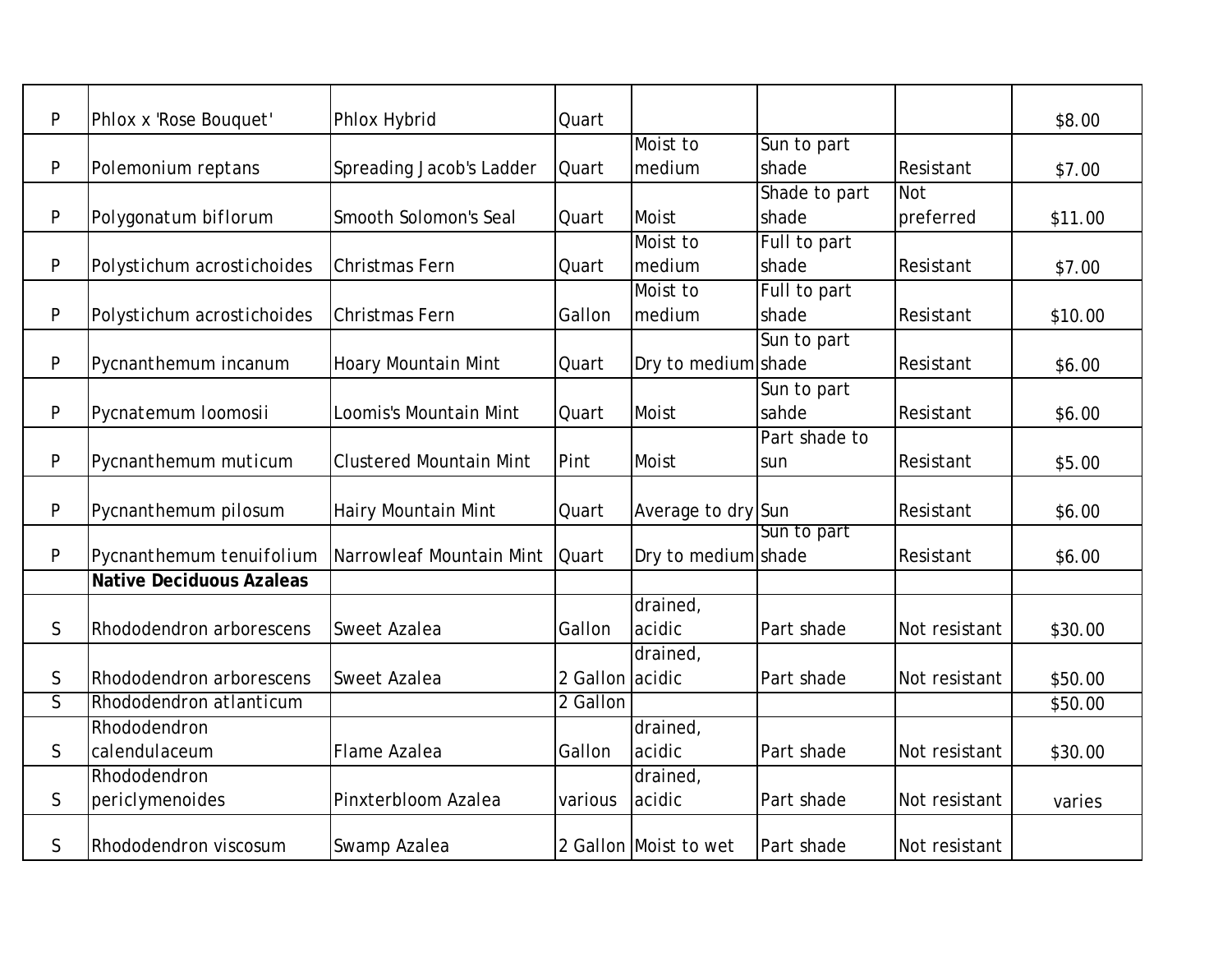|              |                                            | <b>Small Leaf</b>       |                 |                       |                           |               |         |
|--------------|--------------------------------------------|-------------------------|-----------------|-----------------------|---------------------------|---------------|---------|
|              | Rhododendron x                             | <b>Rhododendrons</b>    |                 |                       |                           |               |         |
|              |                                            |                         |                 | Moist, well-          |                           |               |         |
| $\mathsf S$  | Rhododendron x 'April Dawn'                |                         | Gallon          | drained,              | Part shade                | Not resistant | \$32.00 |
|              |                                            |                         |                 | Moist, well-          |                           |               |         |
| $\mathsf S$  | Rhododendron ' Montchannin' Niering Hybrid |                         | Gallon          | drained,              | Part shade                | Not resistant | \$32.00 |
|              |                                            |                         |                 | drained,              | Sun to part               |               |         |
| $\mathsf{S}$ | Evergreen Azalea Hybrids                   |                         | Gallon          | acidic                | shade                     | Not resistant | \$15.00 |
|              |                                            |                         | 1.5             |                       |                           |               |         |
| $\mathsf S$  | Rhododendron metternichii                  |                         | Gallon          |                       |                           |               | \$32.00 |
|              |                                            |                         |                 | drained,              |                           |               |         |
| $\mathsf S$  | Rhododendron hybrids                       | Large Leaf Rhododendron | 2 Gallon acidic |                       | Part sun                  | Not resistant | \$30.00 |
|              |                                            |                         |                 |                       |                           |               |         |
|              | Rudbeckia fulgida 'American                |                         |                 |                       |                           |               |         |
| $\mathsf{P}$ | Gold Rush'                                 | <b>Black Eyed Susan</b> | Quart           | Average to dry Sun    |                           | Resistant     | \$7.00  |
|              |                                            |                         |                 |                       | Full sun to part          |               |         |
| $\mathsf{S}$ | Rosa virginiana                            | Virginia Rose           |                 |                       | sun                       |               |         |
|              |                                            |                         |                 | Moist to              |                           |               |         |
| P            | Rudbeckia maxima                           | <b>Giant Coneflower</b> | Quart           | moderately            | Sun                       | Resistant     | \$6.00  |
|              |                                            |                         |                 |                       | Sun to part               |               |         |
| $\mathsf{S}$ | Salix discolor                             | <b>Pussy Willow</b>     |                 | 3 Gallon Moist to wet | shade                     | Resistant     | \$16.00 |
|              |                                            |                         |                 |                       |                           | <b>Not</b>    |         |
| P            | Scuttelaria incana                         | Hoary Skullcap          | Quart           | Moist to dry          | Sun to shade              | preferred     | \$6.00  |
|              |                                            |                         |                 |                       | Sun to part               | <b>Not</b>    |         |
| P            | Scuttelaria integrifolia                   | <b>Helmet Flower</b>    | Quart           | Moist to dry          | shade                     | preferred     | \$6.00  |
|              |                                            |                         | 5               |                       | Sun to part               | <b>Not</b>    |         |
| P            | Scuttelaria integrifolia                   | <b>Helmet Flower</b>    | Gallon          | Moist to dry          | shade                     | preferred     | \$7.00  |
|              |                                            |                         |                 |                       |                           |               |         |
| P            | Silphium perfoliatum                       | Cup Plant               | Quart           | Moist to dry          | Sun                       | Resistant     | \$6.00  |
|              |                                            |                         |                 |                       |                           |               |         |
| P            | Sisyrinchium angustifolium                 | <b>Blue Eyed Grass</b>  | 2"              | Moist                 | Sun to part sun Resistant |               | \$5.00  |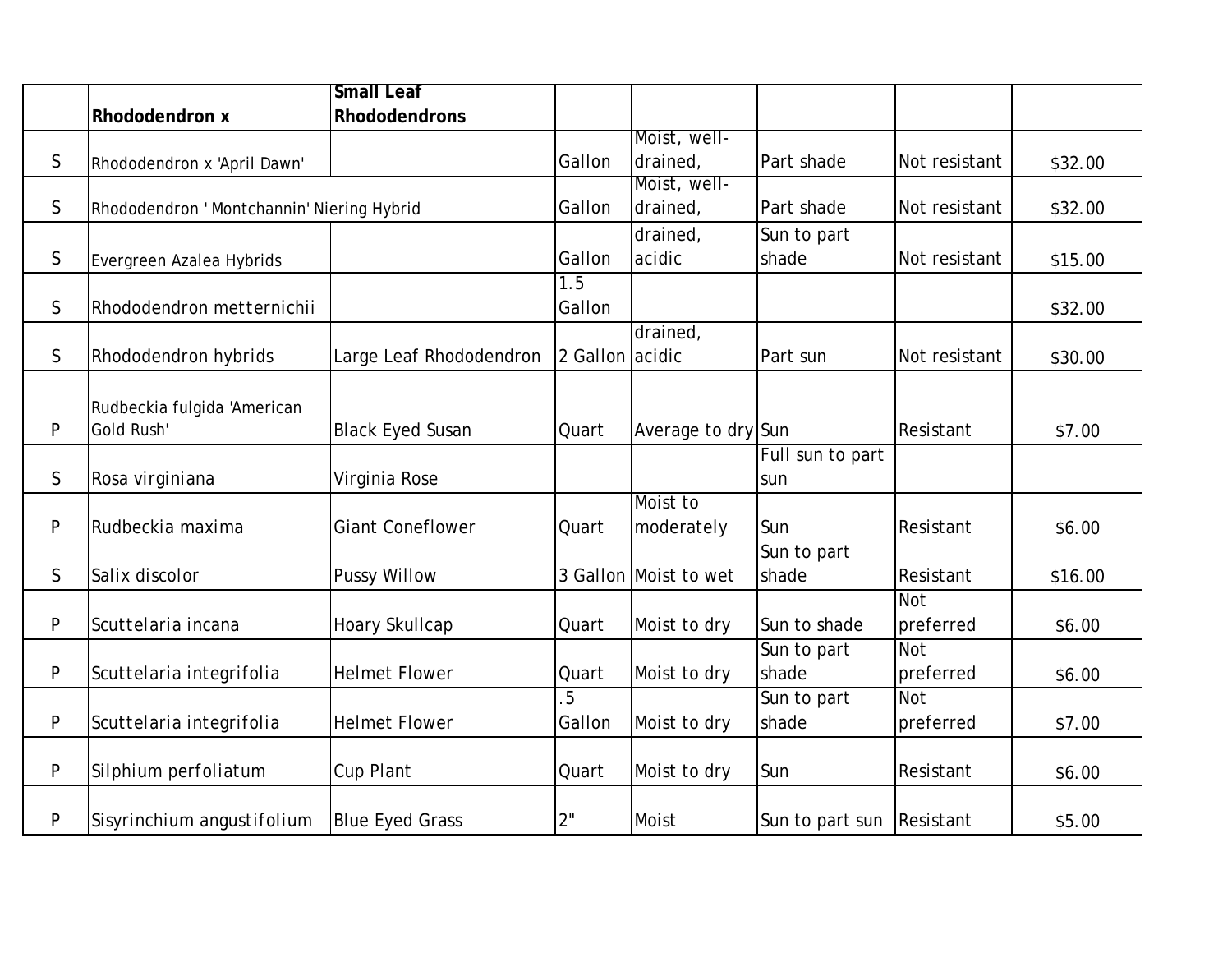|   |                                           |                        |                | Moist to                   |                 |               |         |
|---|-------------------------------------------|------------------------|----------------|----------------------------|-----------------|---------------|---------|
| P | Solidago rugosa 'Fireworks'               | Rough Leaved Goldenrod | Quart          | medium                     |                 |               | \$6.00  |
|   |                                           |                        |                | Moist to                   |                 |               |         |
| P | Solidago rugosa 'Fireworks'               | Rough Leaved Goldenrod | Gallon         | medium                     |                 |               | \$10.00 |
|   | Solidago sphacelato 'Golden               |                        |                |                            |                 |               |         |
| P | Fleece'                                   | Autumn Goldenrod       | Quart          | Average                    | Sun to part sun | Resistant     | \$9.00  |
|   |                                           |                        |                | Moist to                   |                 | <b>Not</b>    |         |
| P | Spigelia marilandica                      | <b>Indian Pink</b>     | Quart          | medium                     | Part shade      | preferred     | \$11.00 |
|   | Stokesia laevis (open                     |                        |                | Moist to                   |                 |               |         |
| P | pollinated)                               | <b>Stokes' Aster</b>   | Quart          | medium                     | Sun             | Resistant     | \$6.00  |
|   | Stokesia laevis (open                     |                        | 5              | Moist to                   |                 |               |         |
| P | pollinated)                               | <b>Stokes' Aster</b>   | Gallon         | medium                     | Sun             | Resistant     | \$9.00  |
|   | Stokesia laevis 'Peachie's                |                        |                | Moist to                   |                 |               |         |
| P | Pick'                                     | <b>Stokes' Aster</b>   | Quart          | medium                     | Sun             | Resistant     | \$7.00  |
|   | Symphyotrichum                            |                        |                |                            | Shade to part   | <b>Not</b>    |         |
| P | cordifolium                               | <b>Blue Wood Aster</b> | Quart          | Moist to dry               | shade           | preferred     | \$6.00  |
|   |                                           |                        |                |                            |                 |               |         |
| P | Symphyotrichum laeve                      | Smooth Aster           | Quart          |                            |                 |               | \$6.00  |
|   |                                           |                        |                |                            |                 |               |         |
|   | Symphyotrichum novae-                     |                        |                |                            |                 |               |         |
| P | angliae                                   | New England Aster      | <b>Quart</b>   |                            |                 |               | \$8.00  |
|   |                                           | Swamp or Purplestem    |                |                            |                 |               |         |
| P | Symphyotrichum puniceum                   | Aster                  | Quart          | Moist                      | Sun to part sun | Not resistant | \$6.00  |
|   |                                           | Swamp or Purplestem    | $\overline{5}$ |                            |                 |               |         |
| P | Symphyotrichum puniceum                   | Aster                  | Gallon         | Moist                      | Sun to part sun | Not resistant | \$8.00  |
|   |                                           |                        |                |                            | Sun to part     |               |         |
| P | Symphyotrichum nove-belgii New York Aster |                        | Quart          | Moist to wet               | shade           | Resistant     | \$6.00  |
|   |                                           |                        |                | Moist to                   |                 |               |         |
|   | Symphyotrichum novae-                     |                        |                | average, well- Sun to part |                 |               |         |
| P | angilae 'Purple Dome'                     | New England Aster      | Quart          | drained                    | shade           | Resistant     | \$6.00  |
|   |                                           |                        |                |                            | Part to full    |               |         |
| P | Symphyotrichum shortii                    | <b>Short's Aster</b>   | Quart          | Medium to dry shade        |                 | Not resistant | \$6.00  |